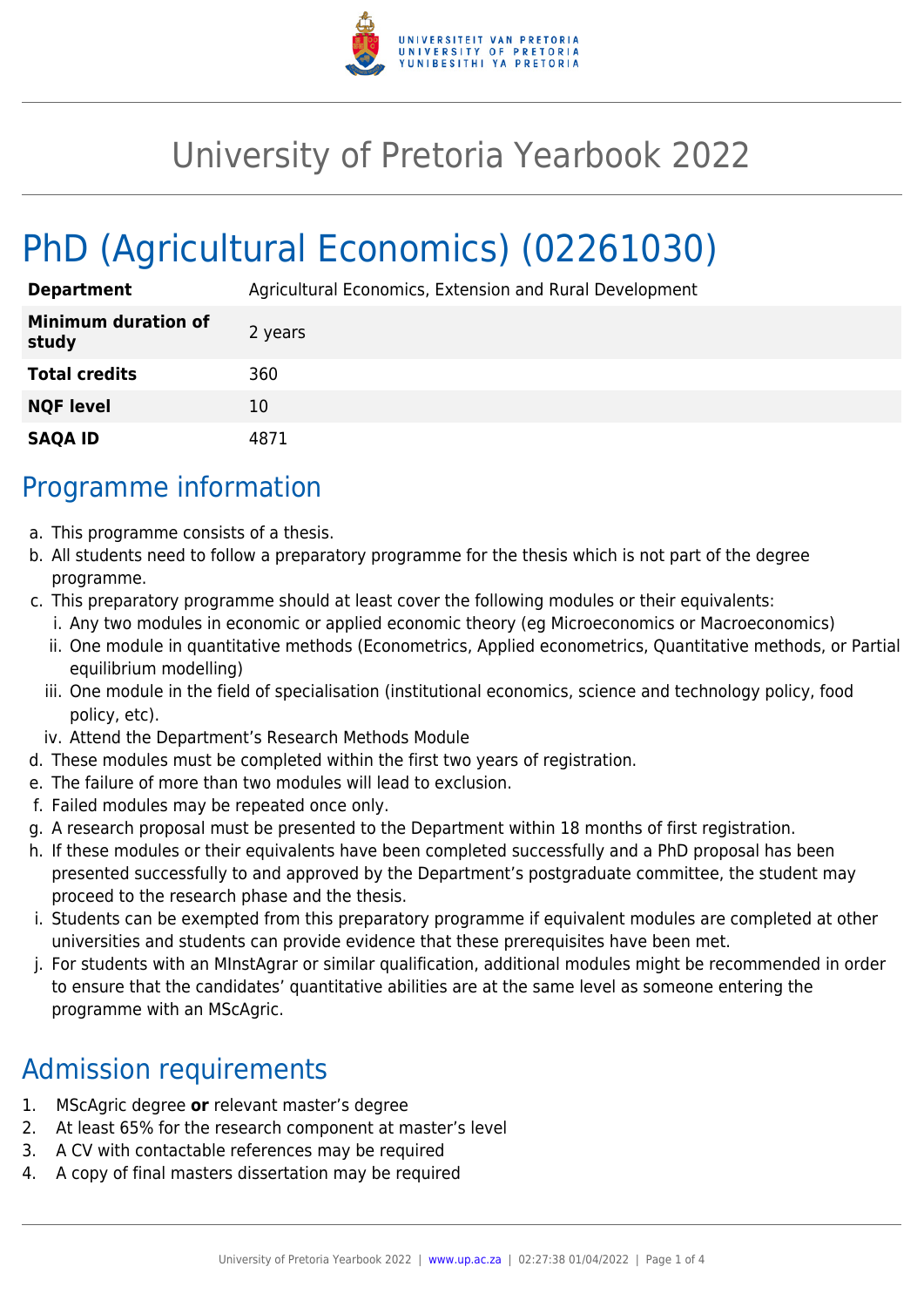

5. An admission interview may be required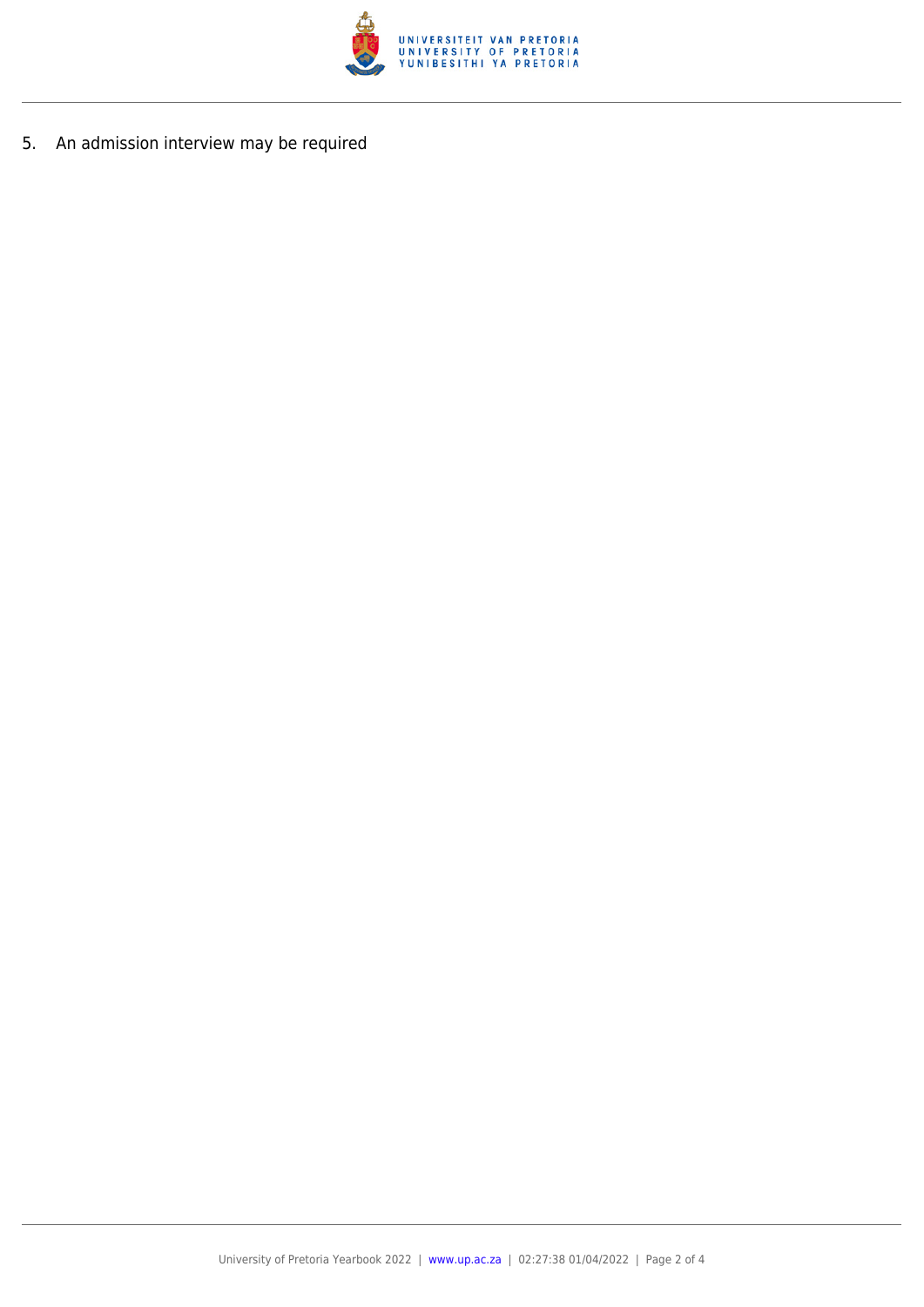

## Curriculum: Year 1

**Minimum credits: 360**

#### **Core modules**

#### **Thesis: Agricultural economics 991 (LEK 991)**

| <b>Module credits</b><br>360.00       |                                                   |
|---------------------------------------|---------------------------------------------------|
| <b>NQF Level</b><br>10                |                                                   |
| <b>Prerequisites</b>                  | No prerequisites.                                 |
| <b>Language of tuition</b>            | Module is presented in English                    |
| <b>Department</b>                     | Agricultural Economics Extension and Rural Develo |
| <b>Period of presentation</b><br>Year |                                                   |